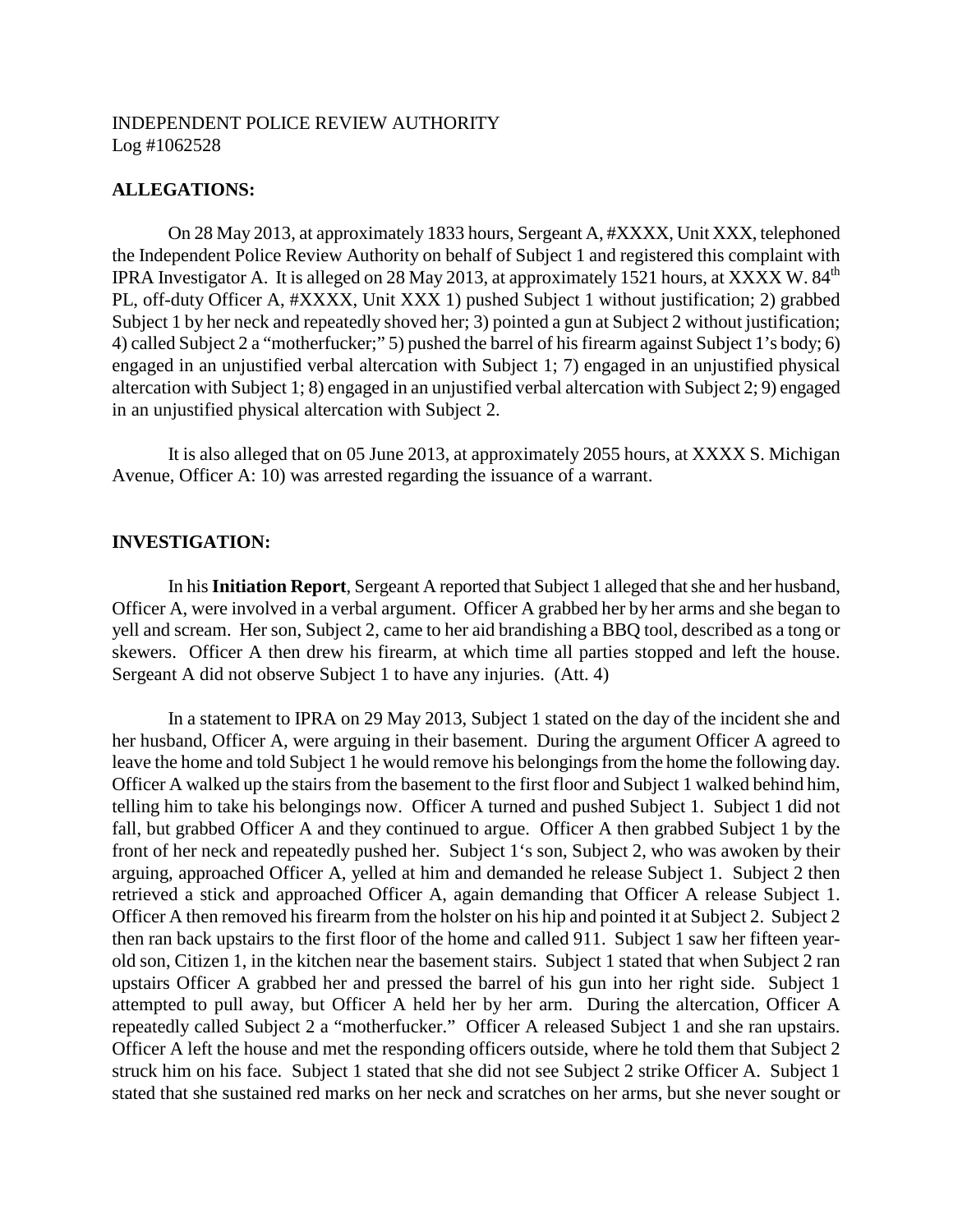#### received any medical attention. (Att. 56)

In a statement to IPRA 05 June 2013, Subject 2 stated on the night of the incident he was asleep in his bedroom when he was awoken by the argument between Officer A and Subject 1. Subject 2 exited his bedroom and found Officer A and Subject 1 arguing on the landing near the back door. Officer A was holding Subject 1 by her arms, and Subject 2 pushed his body between them to separate them. Subject 2 pushed Officer A, and Officer A slipped half-way down the stairs to the basement. Subject 2 walked up the stairs to the first floor because he saw his younger brother, Citizen 1, at the top of the stairs. Subject 2 then turned to look at Officer A, and saw Officer A pointing a gun at him. Subject 2 ran up the stairs into the kitchen and grabbed a long grilling fork from the counter while telling Citizen 1 to get his cell phone to call the police. Fearing that Officer A would shoot him because he was holding the fork, Subject 2 put the fork down. While Subject 2 was on the phone with 911, Officer A ran out of the house through the back door. Subject 2 did not see Officer A point his gun at Subject 1. Subject 2 did not see Officer A place the barrel of his gun against Subject 1's body. Subject 2 did not see Officer A grab Subject 1 by her neck. The only physical contact he saw was when Officer A held Subject 1 by her arms. Subject 2 denied punching or striking Officer A, but explained that he did push Officer A on his head. Subject 2 heard his mother confront Officer A about pointing the gun. (Att. 55)

In a statement to IPRA on 05 June 2013, Citizen 1 stated that on the day of the incident his father, Officer A, and his mother, Subject 1, were arguing. Citizen 1 stated that he was standing in the kitchen and could see his parents on the landing near the back door of the home grabbing each other and arguing. His brother, Subject 2, who was asleep in his bedroom, came out of his bedroom and retrieved a long barbeque fork from the kitchen counter. Subject 2 then positioned himself between Officer A and Subject 1, at which point he and Officer A began to fight with each other. Citizen 1 saw Officer A and Subject 2 swinging their fists at each other, but he did not see them strike each other. Citizen 1 saw Officer A stumble down the stairs to the basement. Subject 2 began to go down the stairs after Officer A, but Subject 1 pulled Subject 2 up the stairs. Subject 2 ran up the stairs, entered the kitchen, and called 911. Citizen 1 saw Officer A exit the residence through the back door. Citizen 1 did not see Officer A strike Subject 1 or Subject 2. Because his view of them was obscured by the stairwell he did not see Officer A point a gun at anyone and did not see Officer A with a gun at any time during the incident, but added that his view of them was obscured by the hallway at different times of the incident. Citizen 1 never left the kitchen during the incident. (Att. 54)

The **General Offense Case Report (RD# XXXX-XXX)** stated that officers responded to an OEMC dispatch of a Domestic Disturbance involving an off-duty police officer at XXXX W. 84<sup>th</sup> Place. Upon arrival the responding officers spoke with off-duty Officer A who related that he had a verbal altercation with his wife (Subject 1). The argument became physical when Subject 1 attempted to scratch and bite Officer A. Officer A protected himself by grabbing and holding Subject 1 by her arms. Subject 1's adult son, Subject 2, then approached Officer A. Subject 2, who was armed with a long grilling knife, then punched Officer A multiple times about his head. Fearing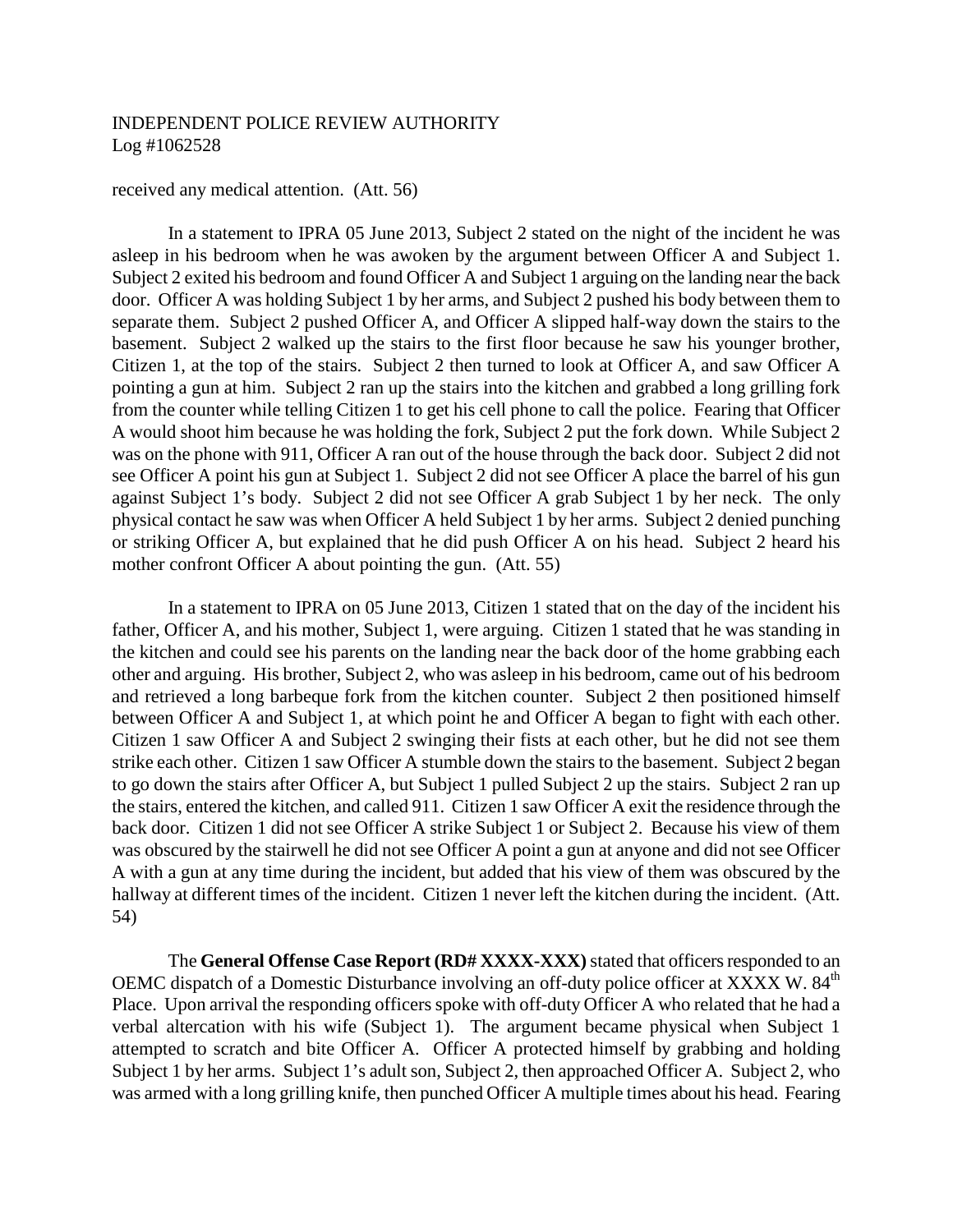for his safety Officer A drew his firearm and ordered Subject 2 to get back. Officer A then fled from the home and dialed 911. Subject 1 told the responding officers that she was not an aggressor in the incident, and that Officer A was the only offender. Subject 2 admitted that he had a physical altercation with Officer A, but that it was in defense of Subject 1. When questioned about him being armed with the grilling knife at the time of the incident Subject 2 stated that it was "after the fact" and declined to answer any follow-up questions. The responding officers were unable to determine who the primary aggressor was. Officer A left the premises. (Att. 5)

**PCAD Event #XXXXXXXXXXX** stated that on 28 May 2013, at 1618 hours, Subject 1 called 911 and reported that her husband pulled a gun on her and fled in a gray HaundaiHyundai Sonata.

**PCAD Event#XXXXXXXXXXX** stated that on 28 May 2013, at 1620 hours, Subject 2 telephoned 911 and reported that his stepfather, who is a Chicago Police Officer, pulled a gun on his mother and then fled in a gray Honda Sonata about 8 minutes ago.

**PCAD Event#XXXXXXXXXX** stated that on 28 May 2013, at 1621 hours, off-duty Officer A called 911 and reported that his wife's son struck him on his face.

**PCAD Event#XXXXXXXXXXXXXXX** stated that on 28 May 2013, at 1631 hours, Subject 1 telephoned 911 and reported that Officer A is in his gray Hyundai parked at XXXX S. St. Louis Street.

**PCAD Event#XXXXXXXXXXXXXX** stated that on 28 May 2013, at 1636 hours, Citizen 2 telephoned 911 and reported that her stepfather, a Chicago Police Officer, is parked at the corner of XXXX S. St. Louis. Citizen 2 further stated that her mother is in the house and is scared for her life, adding that Officer A threatened to shoot their 24 year-old son.

**PCAD Event#XXXXXXXXXXX** stated that on 28 May 2013, at 1649 hours, Subject 1 telephoned 911 and stated that she was still waiting for the police. Subject 1continued that her husband is a Chicago Police Officer and pulled a gun on her. Subject 1 stated that her husband is at the back door. (Att. 8)

**Evidence Technician Photographs** of Subject 1on 28 May 2013 depicted her to have red marks and/or scratches to her right forearm. The photographs did not depict her to have sustained other obvious injury. (Att. 43)

**An Emergency Order of Protection (#XXXX / Case No. 13 DV XXXXX)** was issued on 31 May 2013. The Order listed Subject 1 as the Petitioner and Officer A as the Respondent. It was alleged in the petition that on 28 May 2013, Officer A grabbed and pushed Subject 1 about her neck and body and pointed a firearm at her. (Att. 20)

The **Arrest Report** stated that on 05 June 2013, Officer A turned himself in to the Chicago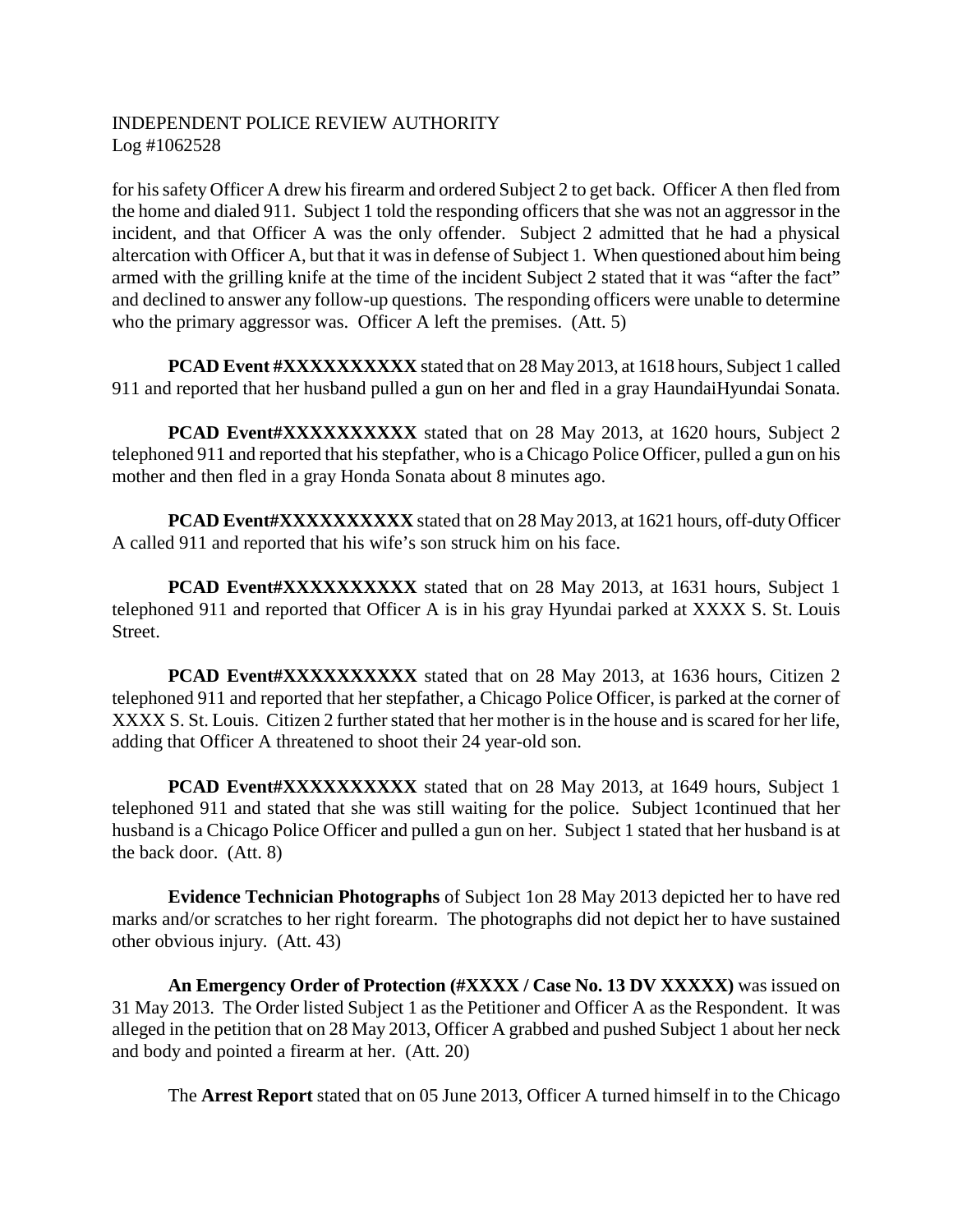Police Department's Internal Affairs Division. Officer A was arrested on Warrant #XXXXXXXXX for Domestic Battery. The Receiving Screening Record stated that Officer A did not have obvious pain or injury. (Att. 41)

According to the **Cook County Court Docket**, on 04 October 2013 the criminal case against Officer A was Nolle Prosequi and the Order of Protection was dismissed. (Att. 62)

In a statement to IPRA on 22 October 2013, **Officer A** stated that on the night of the incident he and his wife, Subject 1, were arguing inside their home. Officer A stated that when it was time for him to leave for work he began to walk through the kitchen intending to leave through the back door of the residence. Subject 1 would not allow Officer A to leave by standing between him and the door. They continued to argue for a few moments and when he decided he would leave the home through the front door. Officer A turned toward the kitchen and Subject 1 attempted to bite, kick, and scratch him. Officer A stated that he held her by her arms to keep her away from him. Subject 1's son, Subject 2, ran out of his bedroom and approached them. Subject 2 then punched Officer A several times about the right of his head. Officer A released his hold on Subject 1 and Subject 2 retreated into the kitchen. Officer A walked down the stairs to the basement and Subject 1 remained standing by the back door. Officer A stated that because of the stairwell he was unable to see where Subject 2 ran to, but added that almost as quickly as he left he returned. Officer A stated that he saw Subject 2 charging at him with a long barbeque fork in his hand. Fearing that Subject 2 would stab him with the fork, Officer A drew his firearm. Officer A pointed his firearm at Subject 2 and ordered him to stop. Subject 2 stopped and then again retreated into the kitchen. Officer A left the house through the back door. Officer A got into his car and called 911 and reported that he was involved in a domestic incident. Officer A drove around the corner to wait for the police to arrive. When they did, Officer A drove back to the home and was interviewed by the responding officers. Officer A did not recall calling Subject 2 a "motherfucker." Officer A denied pointing his firearm at Subject 1. Officer A denied pressing the barrel of his firearm against Subject 1's body. (Att. 61)

## **CONCLUSION:**

## Officer A

IPRA Investigator A recommends that Allegations 1 thru 9; that Officer A pushed Subject 1 without justification, grabbed Subject 1 by her neck and repeatedly shoved her, pointed a gun at Subject 2 without justification, called Subject 2 a "motherfucker," pushed the barrel of his firearm against Subject 1's body, engaged in an unjustified verbal altercation with Subject 1, engaged in an unjustified physical altercation with Subject 1, engaged in an unjustified verbal altercation with Subject 2, engaged in an unjustified physical altercation with Subject 2; be Not Sustained. Subject 2 and Citizen 1 did not witness the beginning of the altercation between Officer A and Subject 1. Officer A stated that the argument became physical when Subject 1 physically attacked him when he attempted to leave the home. Subject 1 stated Officer A became physically aggressive with her when